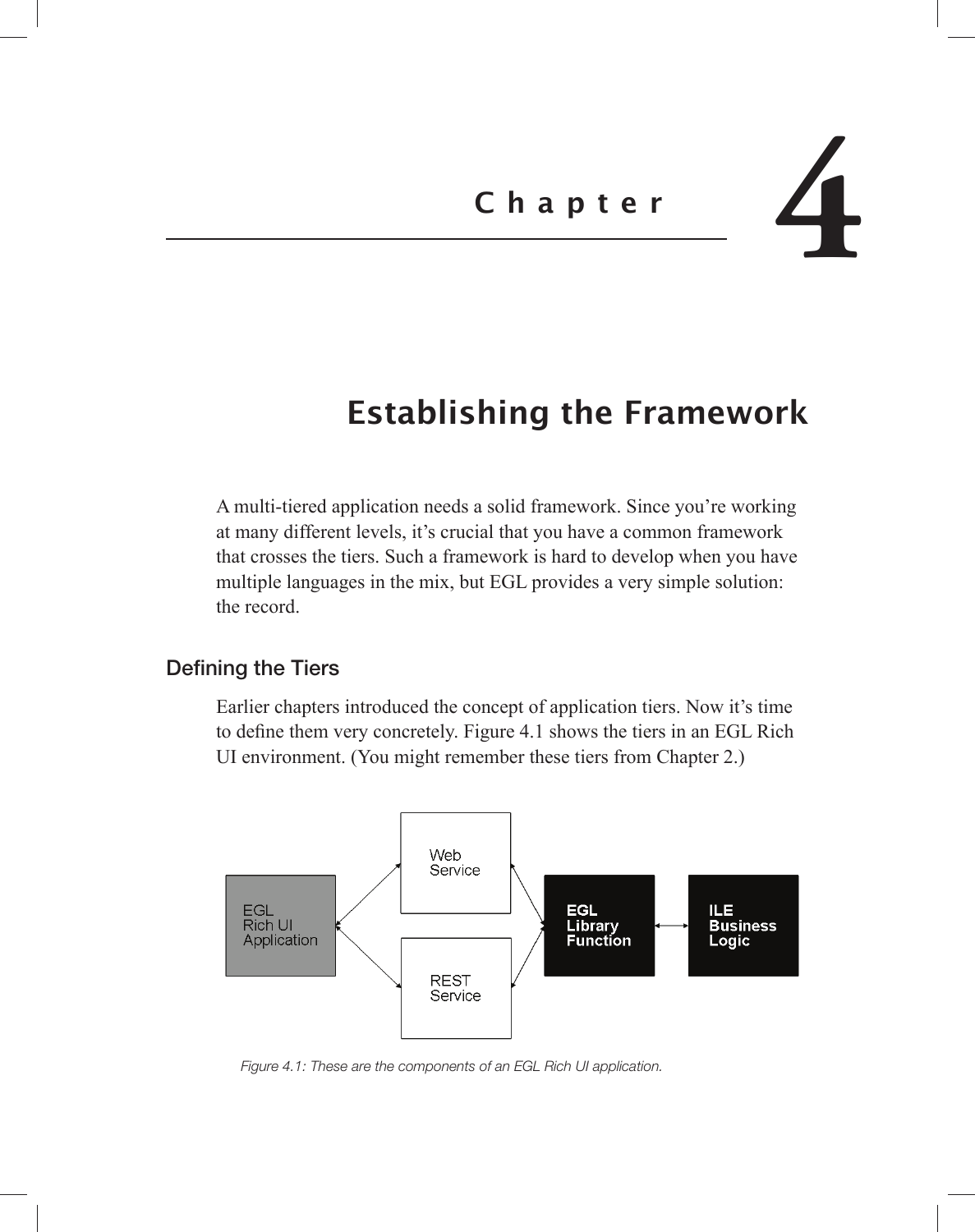While this is not a particularly complex design, it does need a little more detail. This is shown in Figure 4.2.



*Figure 4.2: Here are the same components, segregated by tier.*

As you can see, the EGL Rich UI component runs in Tier 1, which in turn runs in the browser, while the ILE runs in Tier 3 on the IBM i. Tier 2 acts as the bridge between those two very different worlds. This tier is really the anchor for the entire application.

#### **First Steps**

When I design an application like the one in Figure 4.2, I follow some very simple procedures. First, I try to get an idea of what I want to see in the user interface. Obviously, I need to get the users involved at some point, but I usually have enough information from the basic definition of the problem to make a first pass at the interface.

For example, consider a project to create a simple order-entry front end, something along the lines of an Internet storefront. I might have a design document that tells me the fields I need, or maybe just the request to "make" it look like such-and-such.com." Whatever the input, I sketch out a list of fields needed.

You might remember the records described in Chapter 2. They are from the mental list of fields in Table 4.1.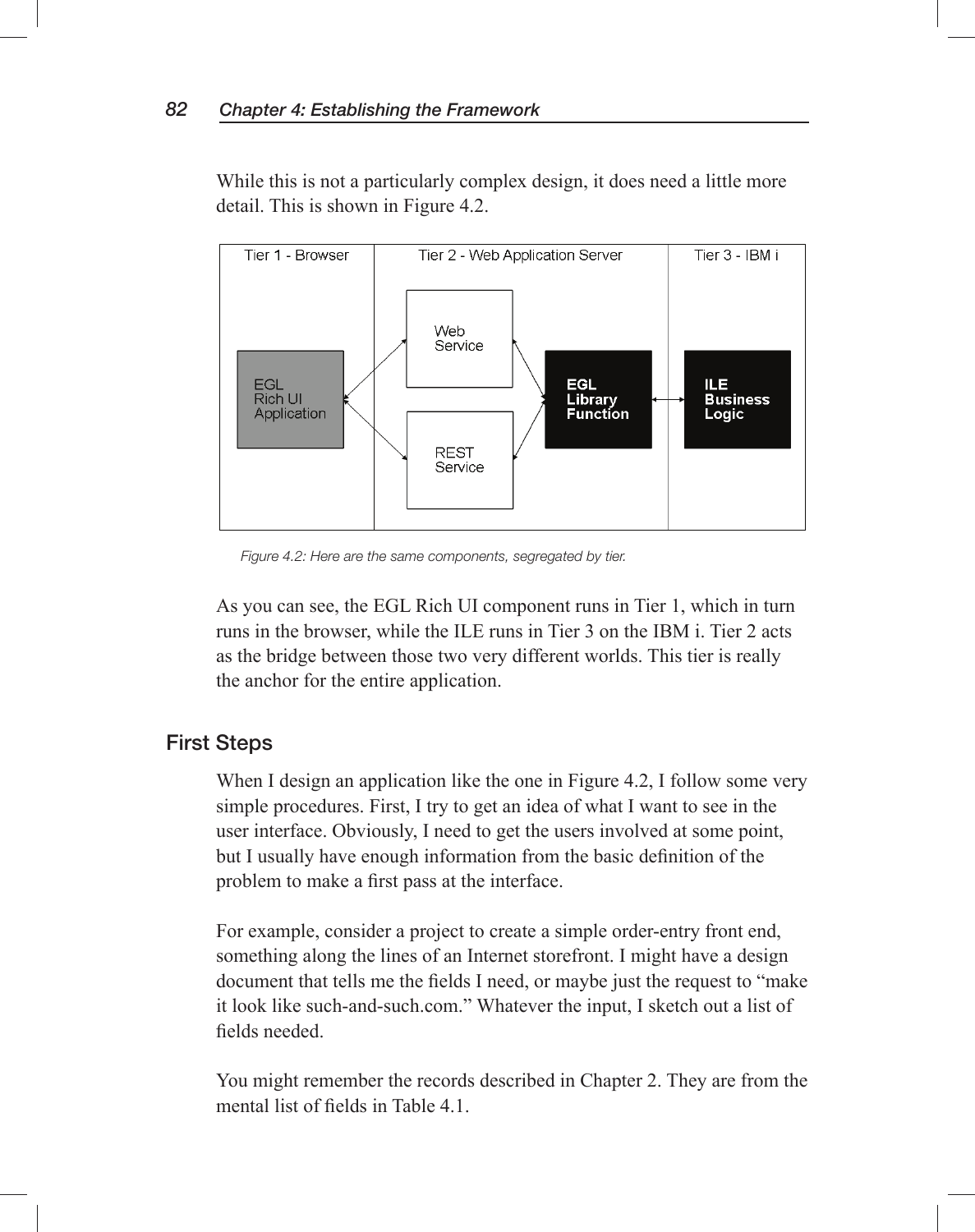| Table 4.1: Two Records, Each with a List of Fields |                            |  |  |
|----------------------------------------------------|----------------------------|--|--|
| Order Header Fields                                | <b>Order Detail Fields</b> |  |  |
| Order Number                                       | Item Number                |  |  |
| Customer Number                                    | Description                |  |  |
| Customer Name                                      | Quantity                   |  |  |
| <b>Shipping Address</b>                            | Price                      |  |  |
| Tax                                                | <b>Fxtended</b>            |  |  |
| Freight                                            |                            |  |  |
| Total                                              |                            |  |  |

Is this an exhaustive list? Certainly not, but it's more than enough to get me started. You might have noticed that some of the fields could be calculated, such as "Total" in the order header. That's not important in the first phase of the design. The goal here is to get something visible, as quickly as possible. It's not hard to add or change fields later in the process.

You might also have noticed that I don't include the order number in the order detail. That's because the order lines will be part of the larger order structure, which will also include an order header, which will in turn have an order number. Although you might feel more comfortable including the order number on every line, keep in mind that it introduces unwanted redundancy. I suppose the most persuasive argument against redundant data is that the goal is to minimize the data traffic, since these messages are used to communicate between tiers, potentially over relatively slow connection speeds.

#### **Adding a New Project for Tier 2**

The next thing to do is to create a project for Tier 2 of Figure 4.2. Eventually, I'll also create a project for Tier 1, the Rich UI browser component. I don't need an EGL project for Tier 3 because that is ILE code on the IBM i. I will be able to edit, compile, and test that code using the IBM i tools integrated into RDi-SOA. For now, let's concentrate on the Tier 2 code.

In Chapter 3, you saw how to create a simple EGL Rich UI project. Figure 4.3 uses the same menu option to create an EGL web project. (This is the New/Project option from the Project Explorer's context menu, or from the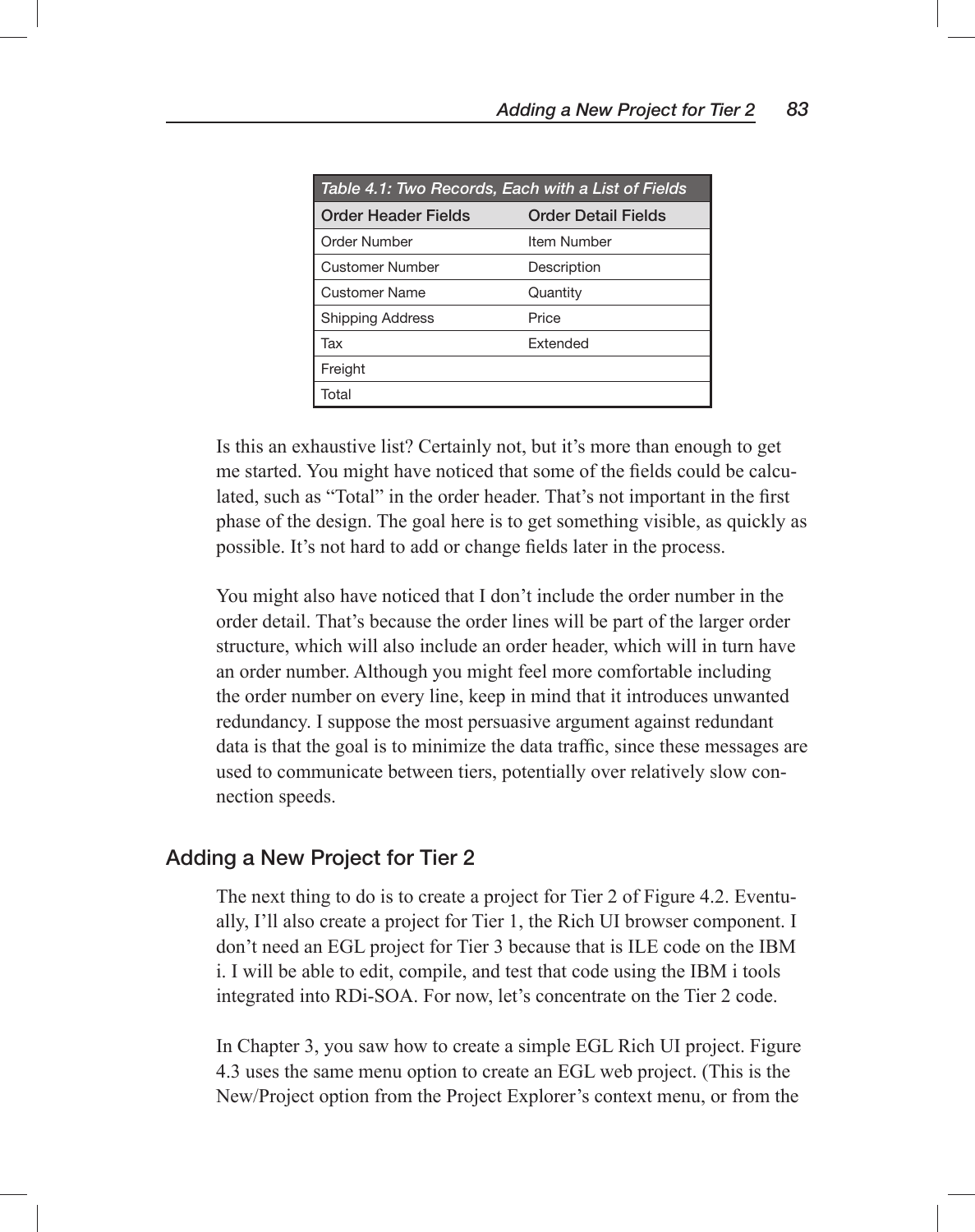File menu in the main menu bar.) In this example, though, Web Project is selected from the radio buttons to create a web project named "iEGL."

| <sup>1</sup> New EGL Project                                                                             |                                                                                                                                                                                                                                                                                                                                                                                                                    |
|----------------------------------------------------------------------------------------------------------|--------------------------------------------------------------------------------------------------------------------------------------------------------------------------------------------------------------------------------------------------------------------------------------------------------------------------------------------------------------------------------------------------------------------|
| <b>New EGL Project</b>                                                                                   | Enter the name for the new project and select a project type                                                                                                                                                                                                                                                                                                                                                       |
| iEGL<br>Project name:<br><b>EGL Project Types</b><br>⊙ Web Project<br>General Project<br>Plug-in Project | An EGL-enabled Web application that contains Web pages, Web services, or both<br>A project for general use, including EGL batch, legacy Text UI (3270/5250), reporting, Console UI,<br>and EGL Service applications<br>A rich client project that uses EGL code to create a Windows or UNIX-based fat client application<br>Rich UI Project A project containing EGL Rich UI applications, custom widgets, or both |
| ೧                                                                                                        | $<$ Back<br>Next<br>Finish<br>Cancel                                                                                                                                                                                                                                                                                                                                                                               |

*Figure 4.3: Create an EGL project, but be sure to select the Web Project option.*

The only thing to worry about in a typical setup is which WebSphere runtime to use. Figure 4.4 shows the configuration for a WAS 7.0 project. It's important to select the runtime you'll be deploying to when you create an EGL project (or any web-based project). Otherwise, you won't be able to run your project in production.

Once the Finish button is clicked in Figure 4.4, RDi-SOA will create the iEGL web project. By default, it will also create an EAR (Enterprise Archive) project named "iEGLEAR." You can change the name of the EAR project, along with some other attributes, in the Advanced tab. However, I rarely find that necessary.

## **Packaging the Application**

Now it's time to actually describe the data. Before doing that, however, I have to make some decisions about how to package the application. That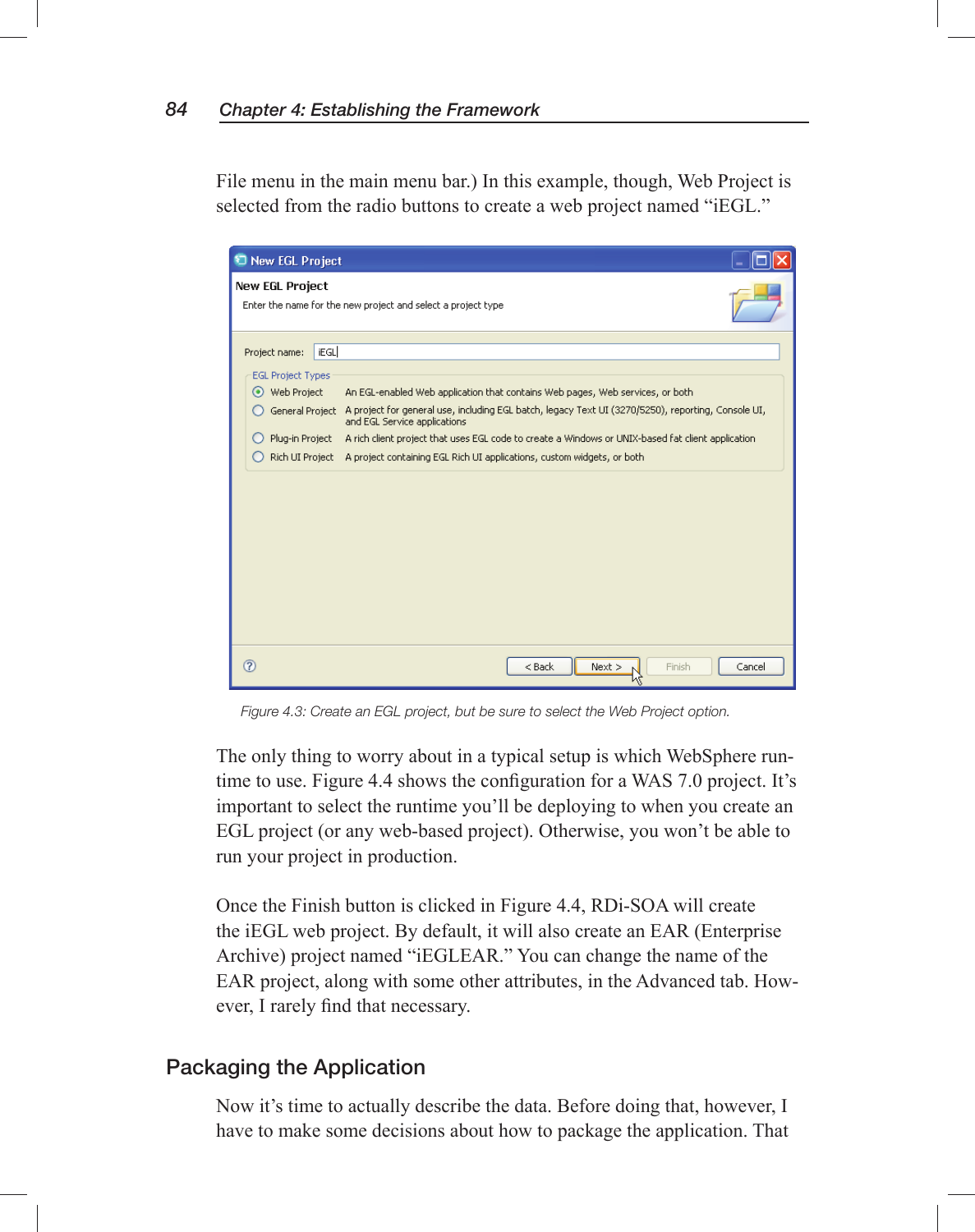| I New EGL Project                                                                                                                                                                                                        |              |
|--------------------------------------------------------------------------------------------------------------------------------------------------------------------------------------------------------------------------|--------------|
| New EGL Web Project                                                                                                                                                                                                      |              |
| Specify the general settings for the EGL Web Project                                                                                                                                                                     |              |
| <b>Target Runtime</b>                                                                                                                                                                                                    |              |
| Select a target runtime (application server) for the project. By choosing a runtime now, you set options in the project to work<br>with the server. You can change the target runtime later from the project properties. |              |
| WebSphere Application Server v7.0                                                                                                                                                                                        | New          |
| <b>Build Descriptor Options</b>                                                                                                                                                                                          |              |
| EGL build descriptors contain options which customize the process of generating EGL to Java or COBOL                                                                                                                     |              |
| ⊙ Create a new build descriptor                                                                                                                                                                                          | Options      |
| ◯ Use the build descriptor specified in the EGL preferences                                                                                                                                                              |              |
| ◯ Select an existing build descriptor                                                                                                                                                                                    | $\checkmark$ |
| ◯ Do not create a build descriptor                                                                                                                                                                                       |              |
| Show Advanced Settings                                                                                                                                                                                                   |              |
|                                                                                                                                                                                                                          |              |
|                                                                                                                                                                                                                          |              |
|                                                                                                                                                                                                                          |              |
|                                                                                                                                                                                                                          |              |
|                                                                                                                                                                                                                          |              |
|                                                                                                                                                                                                                          |              |
|                                                                                                                                                                                                                          |              |
|                                                                                                                                                                                                                          |              |
| ?<br>< Back<br>$Next$ ><br>Finish                                                                                                                                                                                        | Cancel       |

*Figure 4.4: Target Runtime is the important option on the second panel.*

is, how will I define the packages in my EGL source code? The IBM i side is relatively simple; I create a library and store my programs there. I might have several libraries for different applications, and I probably have a source library separate from my program library, but that's all second nature for an ILE developer. The package concept is a little more off the beaten path, so let me take a moment to tell you how I like to do things.

First, I need to create the overall package name. EGL uses the same dotnotation for naming that Java uses, so it makes sense to use Java-style conventions. In Java, you always use "reverse domain" naming for your packages. That is, if your corporate domain is xyzcorp.com, you start any of your custom packages with "com.xyzcorp." The trick, though, is to come up with a good convention for the parts after the reverse domain name. If you've already got good standards for Java code, you might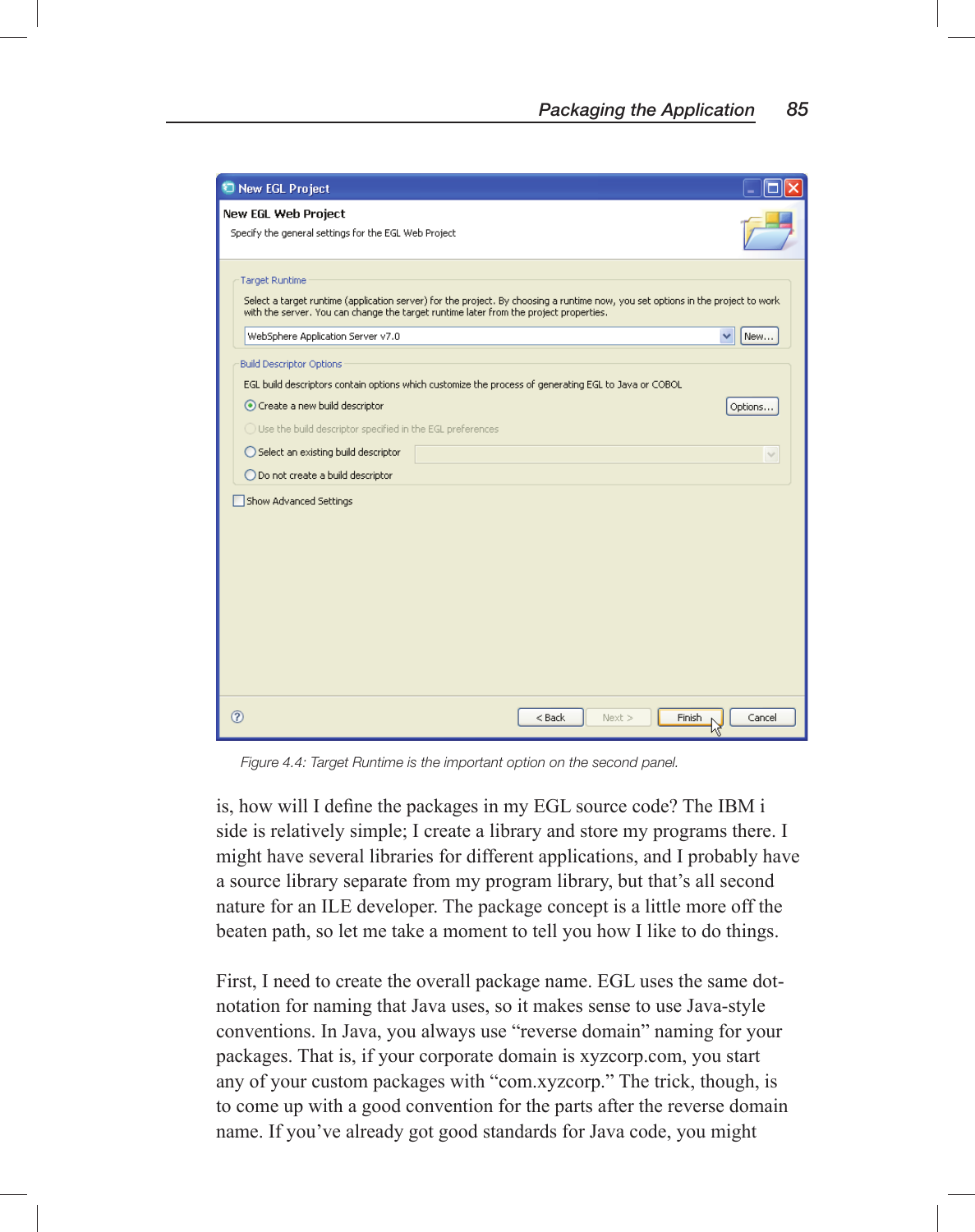be able to extend them. If you're coming straight from the green-screen world, though, you're unlikely to have such a naming system in place. Then what do you do?

Well, a lot depends on your expected application design. Let's go through the naming logic I use for the packages in this particular book.

I use the basic packages listed in Table 4.2. There are two things to keep in mind: first, the com.pbd.app package is typically only used in Tier 1, the EGL Rich UI browser component. The com.pbd.data and com.pbd.bl packages reside only in Tier 2, the EGL service portion. The two other packages live in both packages, though for slightly different reasons.

| Table 4.2: Package Names |                             |  |
|--------------------------|-----------------------------|--|
| Package                  | Contents                    |  |
| com.pbd.bl               | <b>Business Logic</b>       |  |
| com.pbd.data             | Data Definitions            |  |
| com.pbd.svc              | <b>Exposed Services</b>     |  |
| com.pbd.util             | <b>Utility Functions</b>    |  |
| com.pbd.app              | <b>Application Programs</b> |  |

The com.pbd.util package is simple enough. It contains utility functions, some of which are specific to the tier, and some of which are shared. For example, it's a good place to put extensions to the EGL language, but extensions to Tier 1 are made in JavaScript, while extensions to Tier 2 use Java. Tier 1 extensions don't make sense in Tier 2, and vice versa.

The com.pbd.svc package is a little more specific to my own programming style. In Tier 2, I use com.pbd.svc to expose EGL business logic from the com.pbd.bl package. In Tier 1, however, I use the com.pbd.svc package to hold the proxy libraries that use the services in Tier 2's com.pbd.svc to communicate with the libraries in Tier 2's com.pbd.bl. The proxy libraries have the same name as the business logic libraries in Tier 2, but they use services in Tier 2 to call the library functions. As an example, OrderLib in Tier 1's com.pbd.svc calls OrderService in Tier 2's com.pbd.svc, which in turn calls OrderLib in Tier 2.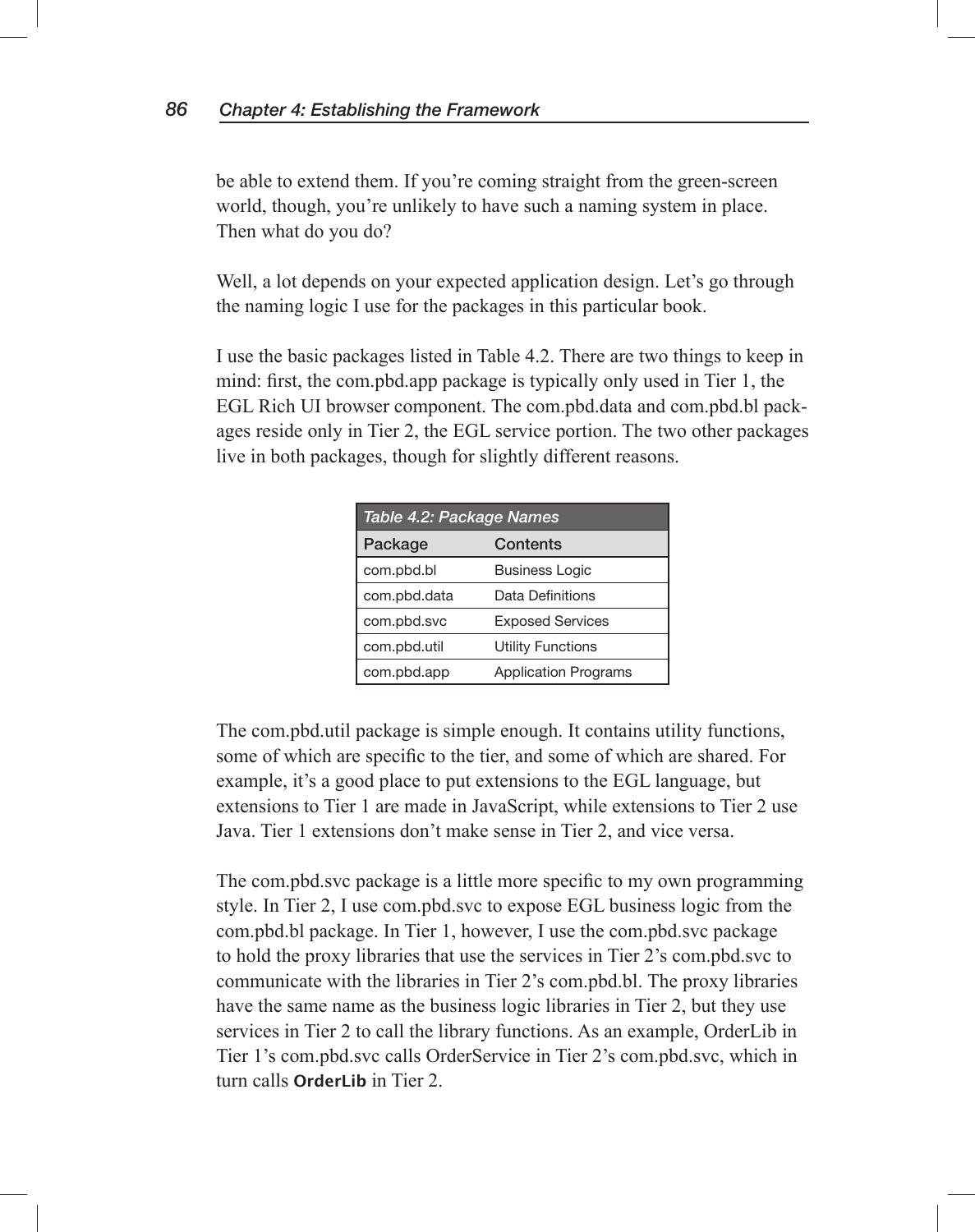This means that if you need to get an order, you call getOrder, regardless of your tier. In Tier 2 (e.g., the thin client), you call getOrder from Order-Lib in com.pbd.bl. In Tier 1, you call getOrder from OrderLib in com.pbd. svc, which in turn calls getOrder in OrderService in com.pbd.svc in Tier 2, which finally calls getOrder from Orderlib in com.pbd.bl. All very simple, right?

Certainly, this is not the only way to do things, but for me, it ties the components together nicely. I suppose an equally valid option might be to name the package "com.pbd.ifc" in Tier 1, but I like it the way it is. You'll see the whole hierarchy in use when the tiers are tied together.

## **Creating Placeholders in Tier 2**

The first thing to do to tie the tiers together is create placeholders in Tier 2. To do this, I create data definitions in com.pbd.data and a simple "get" function in com.pbd.bl that will return hardcoded information. In minutes, I can have a complete test environment up and running. (It really takes me longer to describe it than to do it!) The code for this chapter contains four simple source files, one each in three of the standard packages, and a fourth one in a special test package, which you'll learn about a little later.

Let's take a look at the new parts in the three standard packages. First, a member called Order is added to the package com.pbd.data. Typically, I'll add one part (one source file) for each set of related records. Sometimes this will only be a single record, such as a customer record. It's unlikely that a customer will have a very complex structure, so it's probably represented by a single database record. An order, on the other hand, is almost always made up of multiple records. At the very least, you'll have an order header and order detail.

Let's take a look the parts for an order. Here is the part Order.egl in the package com.pbd.data:

```
package com.pbd.data;
record Order{}
  Header OrderHeader;
  Lines OrderLine[]
end
```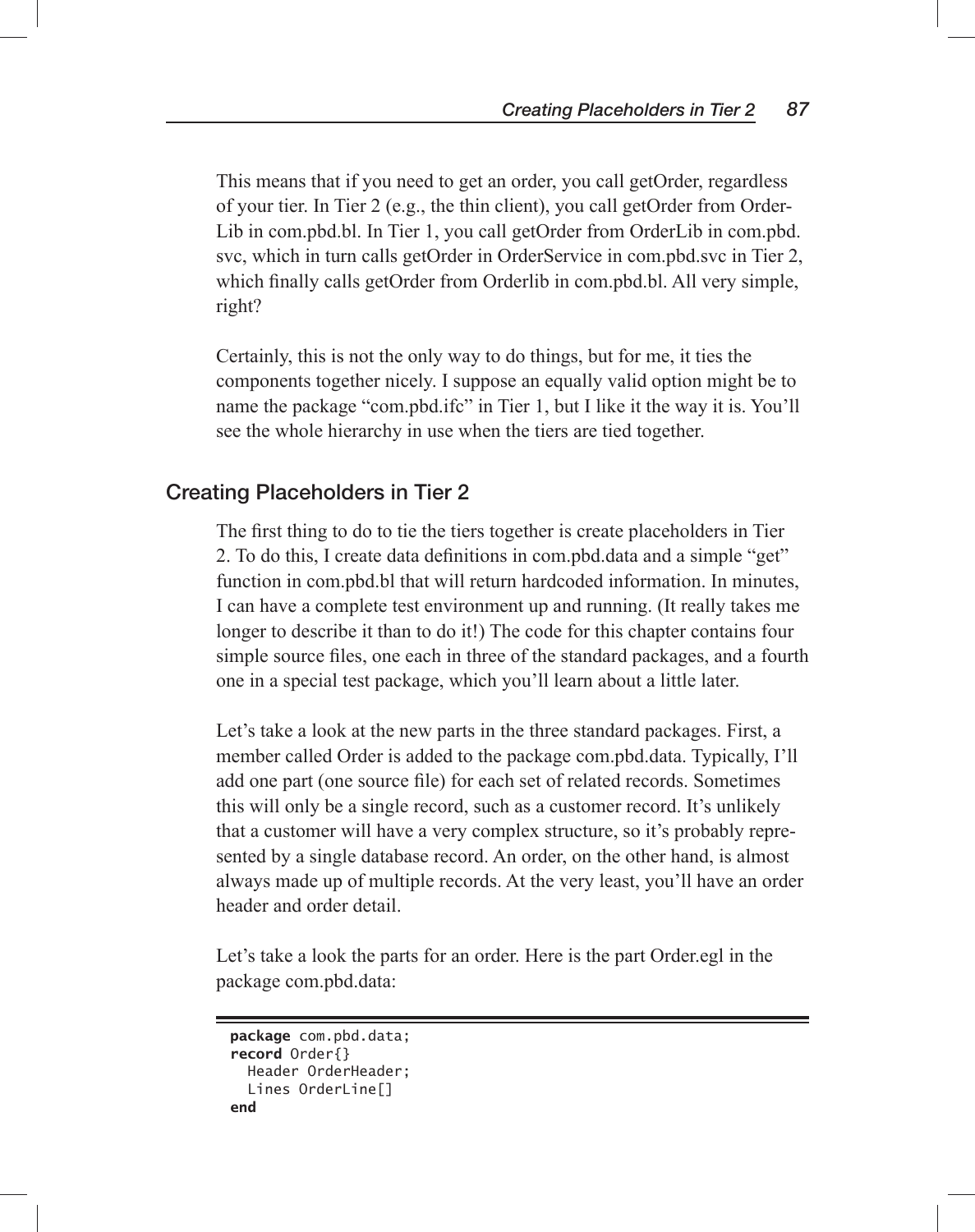```
record OrderHeader{}
   OrderNumber string;
   CustomerNumber decimal(6,0);
   CustomerName string;
   ShippingAddr string;
   Tax money(9,2);
   Freight money(9,2);
   Total money(9,2);
end
record OrderLine{}
   ItemNumber string;
   Description string;
   Quantity decimal(9,2);
   Price money(9,2);
   Extended money(11,2);
end
```
You can see how easy it is to represent complex data types in EGL. After the **package** statement, you immediately see the definitions of the data, starting with the definition of the complex Order structure. Order is made up of an OrderHeader record and an array of OrderLine records. One nice thing about EGL is that arrays are self-sizing; you don't have to muck around with determining an optimum maximum value for an array.

You might notice that the code uses **String** for all character fields. That's because EGL, especially in the Rich UI component, isn't really built on fixed-length data. The whole idea of a fixed-length string has positive and negative connotations. It's obviously easier to define data when you don't have to worry about the length, but it's harder to set up your user interface when you don't know the width of a given field. Tradeoffs exist, as always.

The next thing is to create what I call the "placeholder" function. This is a simple data-access function, designed to support the actions that will eventually be required by the application. Typically, the first thing you need is a fetch function (or a "getter," if you prefer object-oriented terms). In this example, I will create a part that has a function to get an order.

While I put the data definitions in my data package, the placeholders go into the business logic package. (If you remember, that's the one named com.pbd.bl.) The part that has the functions directly related to a given record has a name derived from that record; in this case, the part for Order functions is OrderLib. OrderLib looks like this: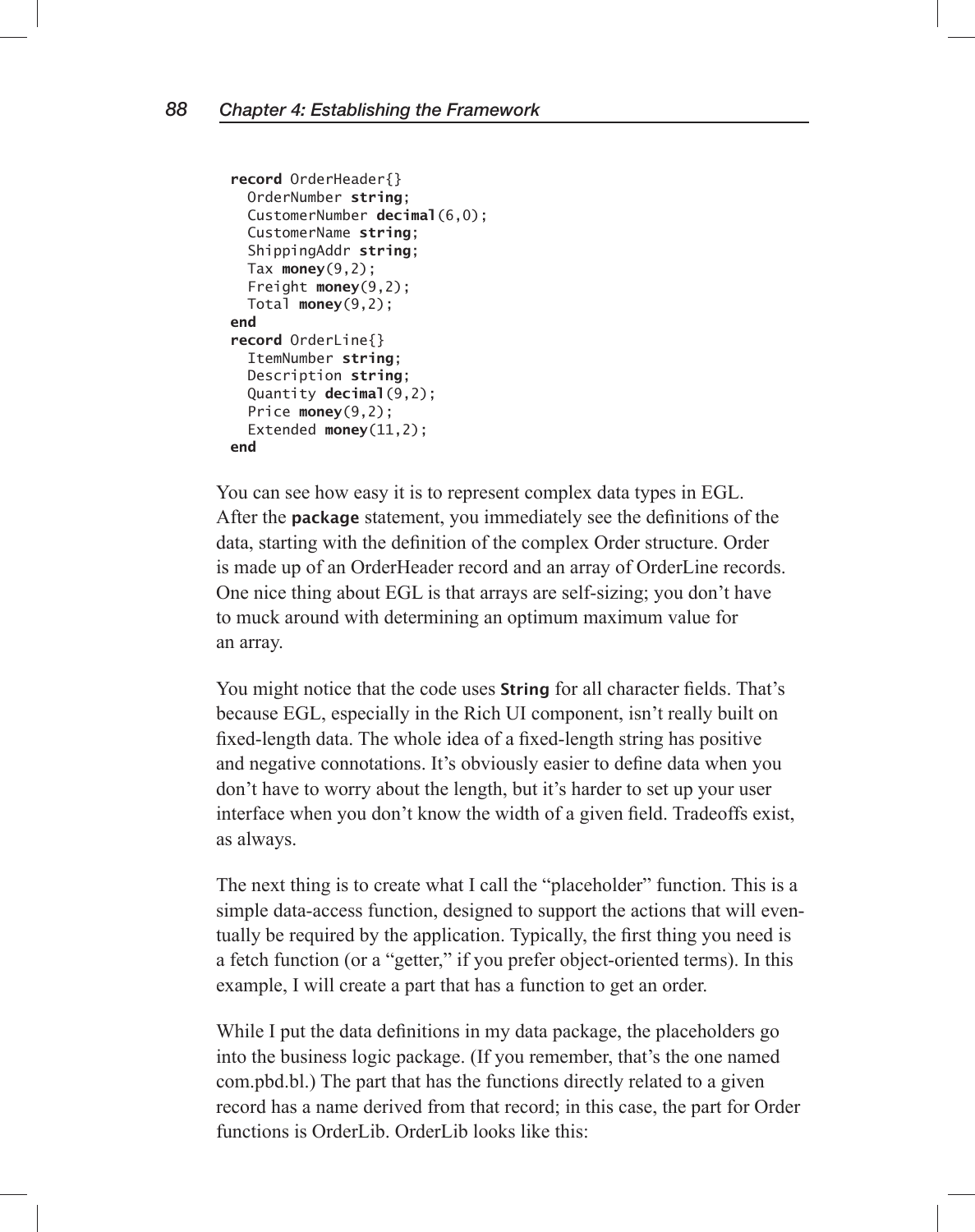```
package com.pbd.bl;
import com.pbd.data.*;
import com.pbd.util.*;
library OrderLib type BasicLibrary {}
    // Get an order
    function getOrder(orderNumber string in, order Order inOut)
      returns (Error)
      order = new Order { Header = new OrderHeader {
        OrderNumber = orderNumber,
        CustomerNumber = 789,
        CustomerName = "Pluta Brothers Design, Inc.",
        ShippingAddr = "542 E. Cunningham, Palatine, IL, 60074",
       Tax = 17.19,
       Freight = 14.95,
       Total = (17.19 + 14.95 + 4.32 + 23.95 + 9.45)\}, Lines = \lceil new OrderLine {
           ItemNumber = "AS-1445", Description = "Squirt Guns",
          Quantity = 36, Price = .12, Extended = 4.32 }.
        new OrderLine {
           ItemNumber = "IIR-7728", Description = "Wading Pool",
          Quantity = 1, Price = 23.95, Extended = 23.95 },
        new OrderLine {
           ItemNumber = "IIR-7243", Description = "Metal Ladder",
          Quantity = 1, Price = 9.45, Extended = 9.45 }
     ]};
     return (null);
   end
end
```
The function is very simple, although it shows off a number of very interesting features of EGL. For example, EGL supports bidirectional parameters, and even allows you to control the directionality of those parameters. In this case, the getOrder function has two parameters: the key, orderNumber, is an input-only string, and the order itself is a bidirectional parameter of type Order. Many of these capabilities become even more important in the world of SOA, because they allow you very fine-grained control over the amount of data sent back and forth.

#### **Initializing Data in EGL**

This function also shows how easy it is to create and fully initialize complex data structures with EGL. Although it might take you a few moments to work your way through the syntax, you'll find that the entire function is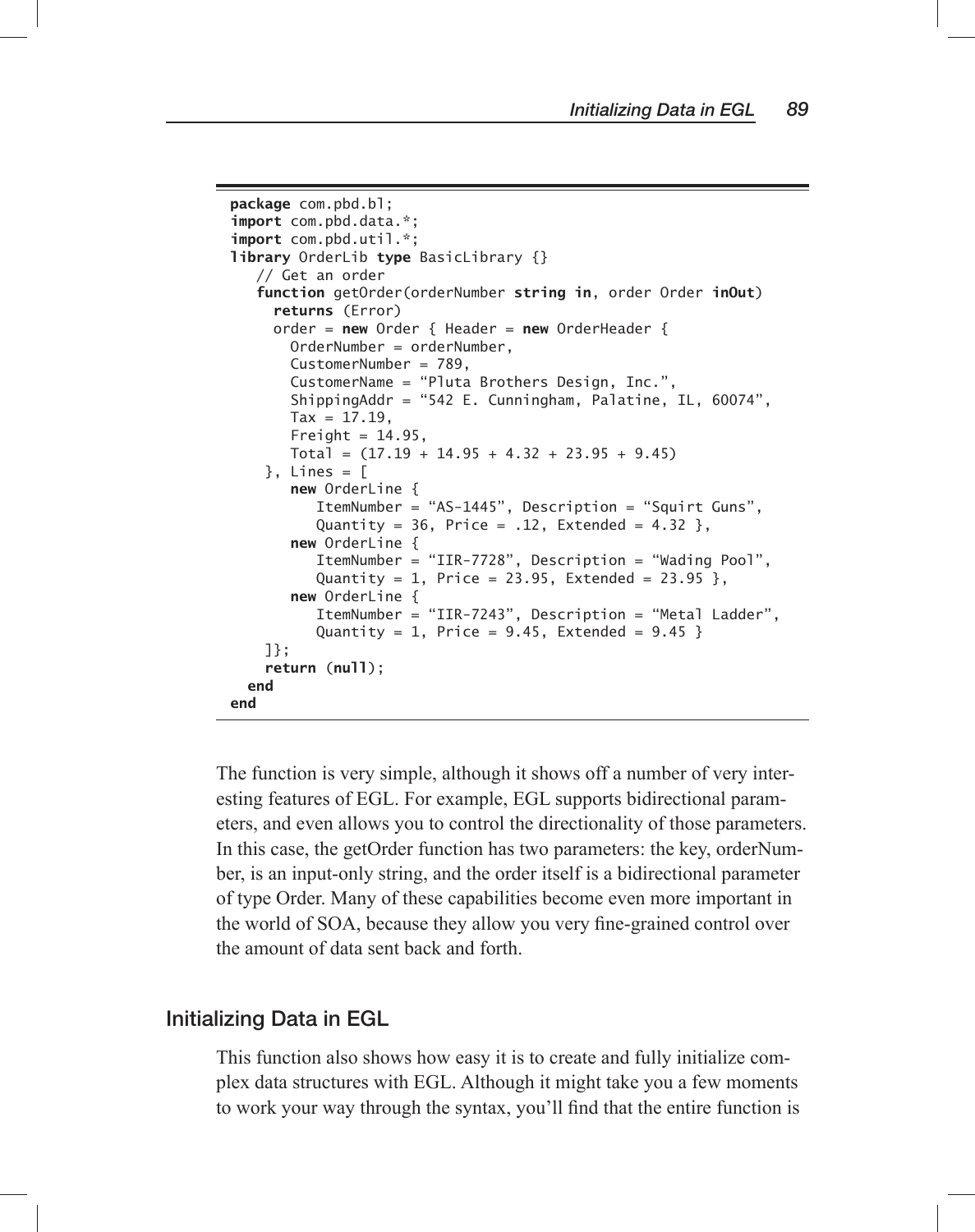made up of only two statements. The first statement creates the order and encompasses the first 19 lines of the function. The second line returns a null value (something I'll get back to momentarily). For now, focus on the first line, if you will.

Even though the Order record is complex, with both a nested record *and*  a nested array of records, it is still relatively easy to create a fully initialized order. That's because of EGL's simple, keyword-based approach to initialization. For example, if I already had a record of type OrderHeader named orderHeader, and an array of lines named orderLines, I could have done this:

order = **new** Order { Header = orderHeader, lines = orderLines };

That's all it would take. Note that the field names defined in the record (in the Order.egl listing earlier in this chapter) can be used as keywords to assign values when creating a new variable of that record type. By using curly braces, { }, after the new Order syntax, you can now specify one or more fields using their names as keywords. This is quite spectacular, actually; the EGL editor is smart enough to make use of the code in other EGL source to edit the current source. You can also use *auto-completion*. If you press Ctrl-Space within the braces, you will get a list of the fields that (still) need to be initialized, as shown in Figure 4.5.



*Figure 4.5: Auto-complete works very nicely when initializing complex structures.*

What really makes your job easier is that, for complex structures, the initialization code can be nested. An example of that is shown in the code for the OrderLib.egl part. First, the Order record is initialized using an instance of new Order, with the two keywords Header and Lines (similar to the one-line snippet in the previous paragraph). Then, each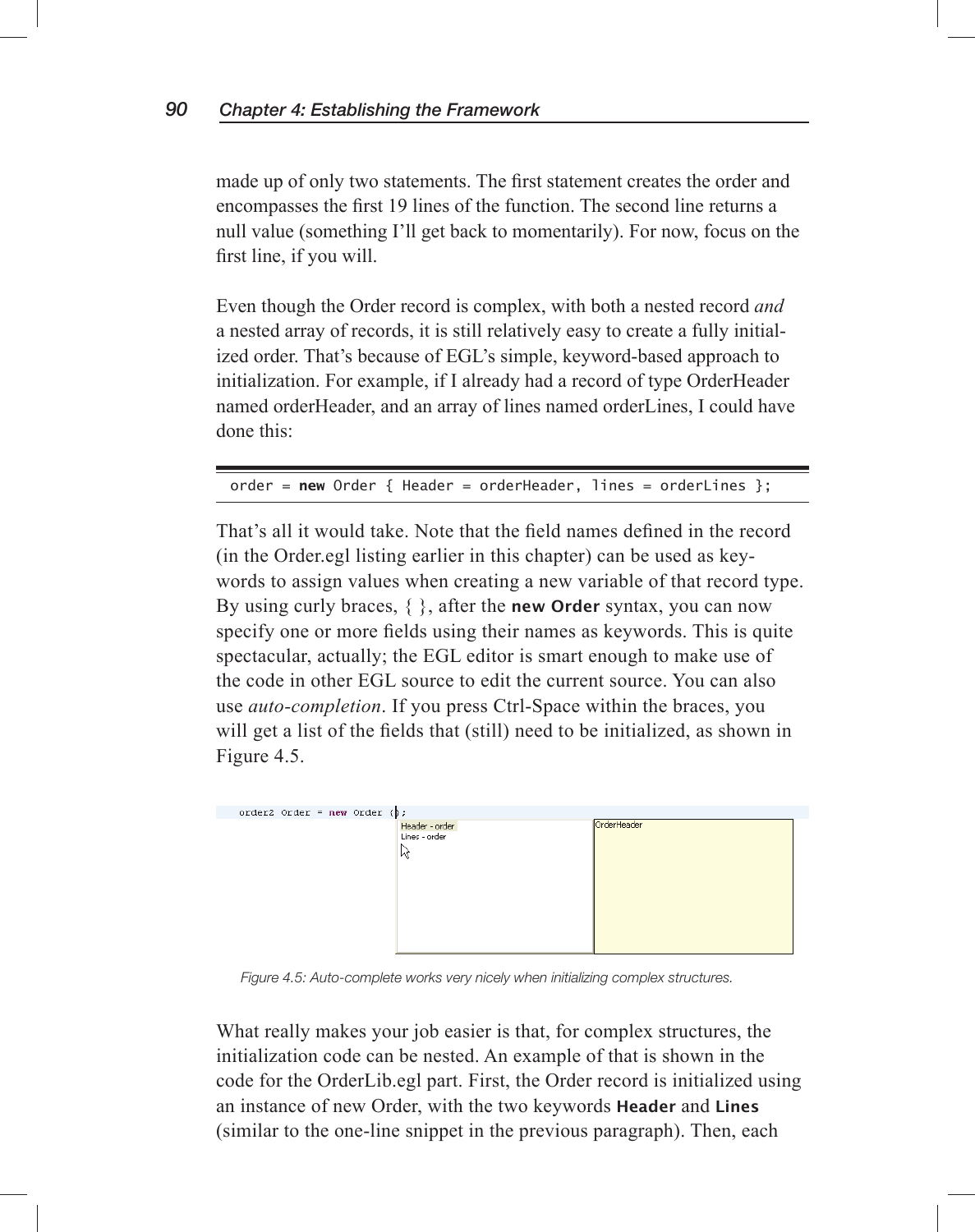of those fields is initialized by further use of the new keyword. **Header** is initialized by creating a new OrderHeader record and then setting each of the fields in the OrderHeader (OrderNumber, CustomerNumber, and so on). Even more fascinating is that you can initialize the array by simply using square brackets and then defining a list of OrderDetail records (each using new and then setting the values for its own inner fields). What might have taken a whole bunch of initialization lines and a number of work variables can all be done quickly and easily using this syntax.

Suppose you tried to do the same thing for Java records. You'd have to create a class for each component, and each class would need a constructor that takes all of the variables. When initializing each level, you'd have to remember the order of the constructor's parameters and specify every one (or at least null). The keyword syntax in EGL lets you easily change the order of initialization and leave out fields you don't need to initialize. To do the same thing in Java, you'd have to have multiple constructors.

The point is that with EGL, it's very, very easy to create dummy data. That's crucial to testing. It's easy to set up even the most complex data, including data that tests boundary conditions or bad data, and use that to rigorously test your code.

## **Handling Errors**

I glossed over the issue of bad data earlier, simply because this topic needed its own section. One of the only things I'm not thrilled about with EGL is the lack of good, custom error-handling. I'd like to have the try/ catch capabilities of Java, but since they're not available, I had to come up with my own technique.

I've created a standard error record, named "Error." This record is the return value for every function that can fail, or at least whose failure I need to be able to recognize, handle, or at least report cleanly. The Error record is contained in com.pbd.util, in the Error part. It looks like this: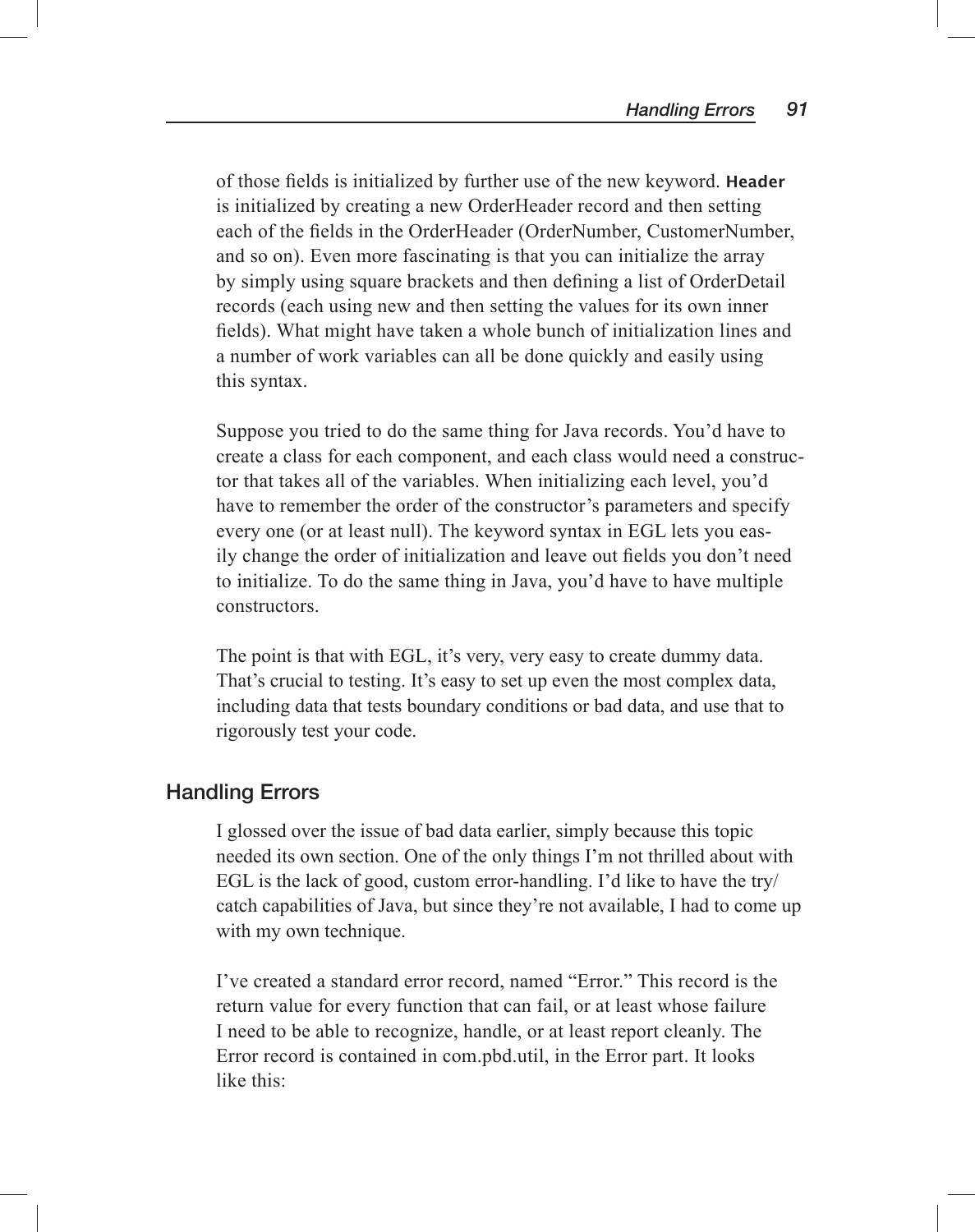```
package com.pbd.util;
record Error
   severity int;
   message string;
end
```
Right now, there's almost no support; it's just a bare-bones record with a couple of fields, the severity and the message. However, neither one of these is really defined to any degree. My primary purpose for creating this part is to define my functions. The Error record will get more capabilities and support later in the project.

So, now I can go on creating functions. As you can see in Table 4.3, all are variations on the same basic structure.

| Table 4.3: Functions |                         |                          |  |  |
|----------------------|-------------------------|--------------------------|--|--|
| <b>Function</b>      | <b>Input Parameters</b> | <b>Output Parameters</b> |  |  |
| Get (single)         | Unique key              | Instance of record       |  |  |
| Get (multiple)       | Selection criteria      | Array of record          |  |  |
| Put/Update           | Record to write         | n/a                      |  |  |
| Delete               | Unique key              | n/a                      |  |  |

You can see that the getOrder function follows this structure. It has an input parameter of the orderNumber and a bidirectional Order record to return the result, and it returns an Error record to indicate the outcome of the operation.

Note that none of these routines has a completion code or status parameter. They are all assumed to complete successfully. Instead, they all return an Error record. If a function returns a null value, then the function completed successfully. Otherwise, the error information is in the Error record.

It can get a little more complex for editing; instead of a simple error message, you might have to return more information. That's not a problem, however; you can easily extend the Error record if needed. For the purposes of this exercise, though, a single error string will suffice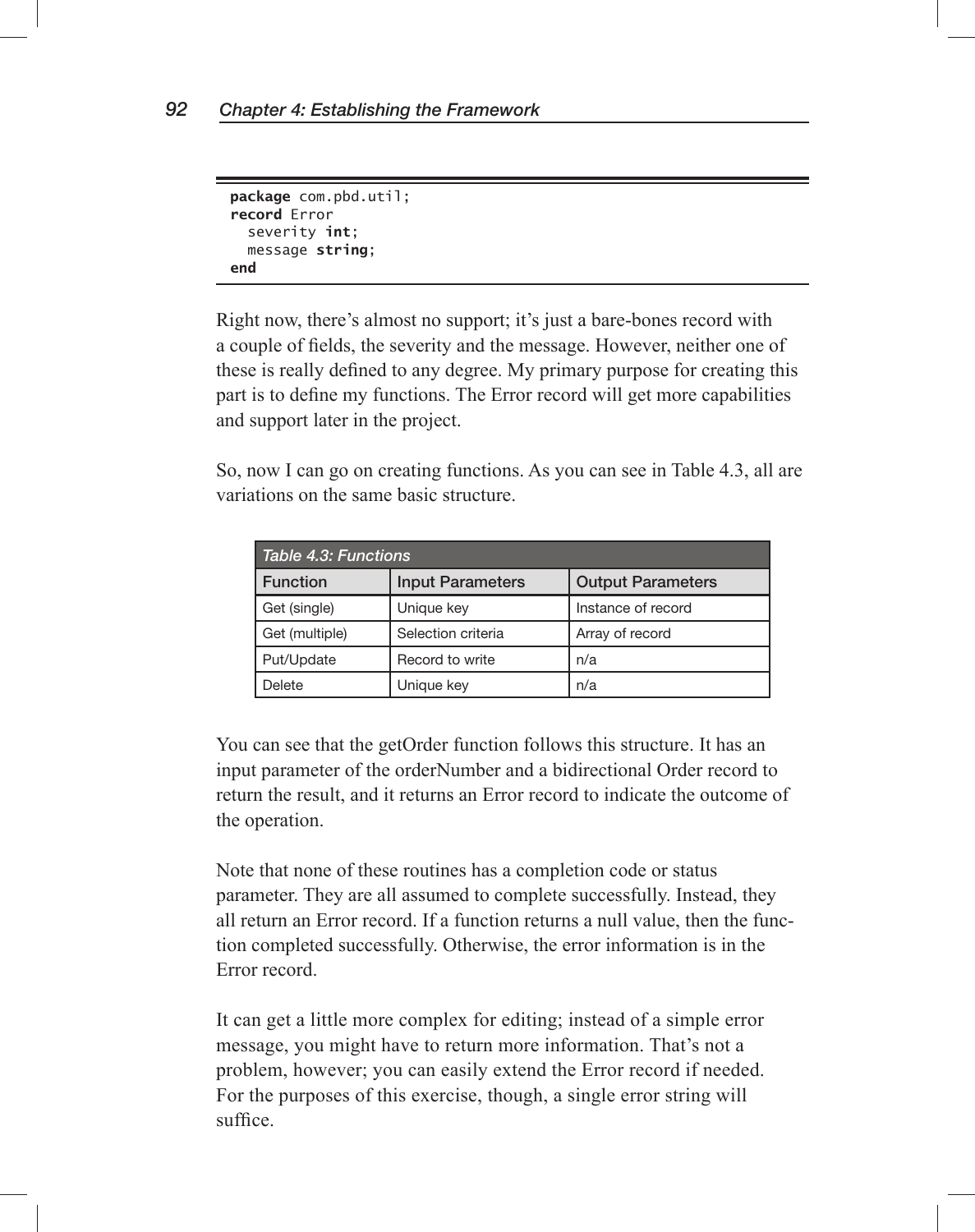# **Testing**

Now that I have defined the basic framework for my functions, I can return to the task at hand, which in this case is testing the function. It's really easy. I can test using a simple EGL program:

```
package test;
import com.pbd.bl.*;
import com.pbd.util.*;
import com.pbd.data.*;
program Test1 type BasicProgram {}
   function main()
     order Order;
     error Error = OrderLib.getOrder("ABC654", order);
     writeStdout(
       "Order: " :: order.Header.OrderNumber ::
       ", lines: " :: order.Lines.getSize());
   end
end
```
I usually create test programs in a separate package that isn't part of the standard reverse-domain hierarchy. The test programs are internal components that should never escape the lab, so they can be defined using a different, simple package name; such as "test." That's what I've done here.

The program itself is very simple, which makes sense given how little actual logic I've actually written thus far. This code creates an empty order, and then invokes the getOrder function from OrderLib. Upon completion, it writes out the order number from the newly retrieved order. This sort of test program takes almost no time to create and is really easy to run using the context menu. The writeStdout command sends data straight to the console.

If you're new to EGL, you might be wondering about the syntax of the writeStdout command. Basically, writeStdout will output any sort of data. You use the double-colon operator,  $\therefore$ , to concatenate values. (This is similar to the two vertical bars, ||, in CL or SQL.)

The context menu for an EGL program part (one that has the type BasicProgram) has the Debug EGL Program option enabled, as shown in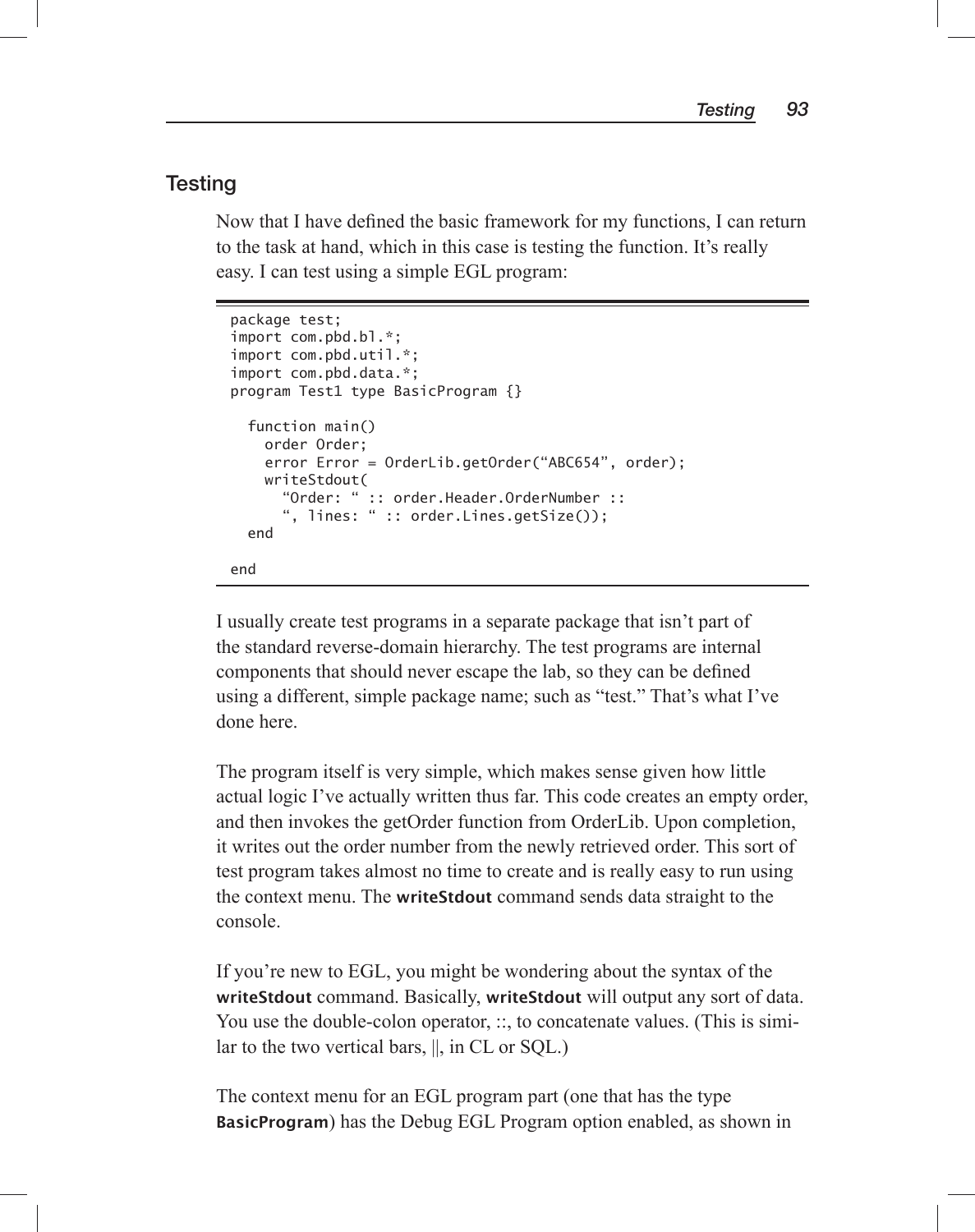Figure 4.6. Select it, and the workbench will run your program, sending any output to the console.



*Figure 4.6: Right-clicking the test program gives you the option to debug an EGL program.*

As you can see in Figure 4.7, the output shows the order number and the number of lines.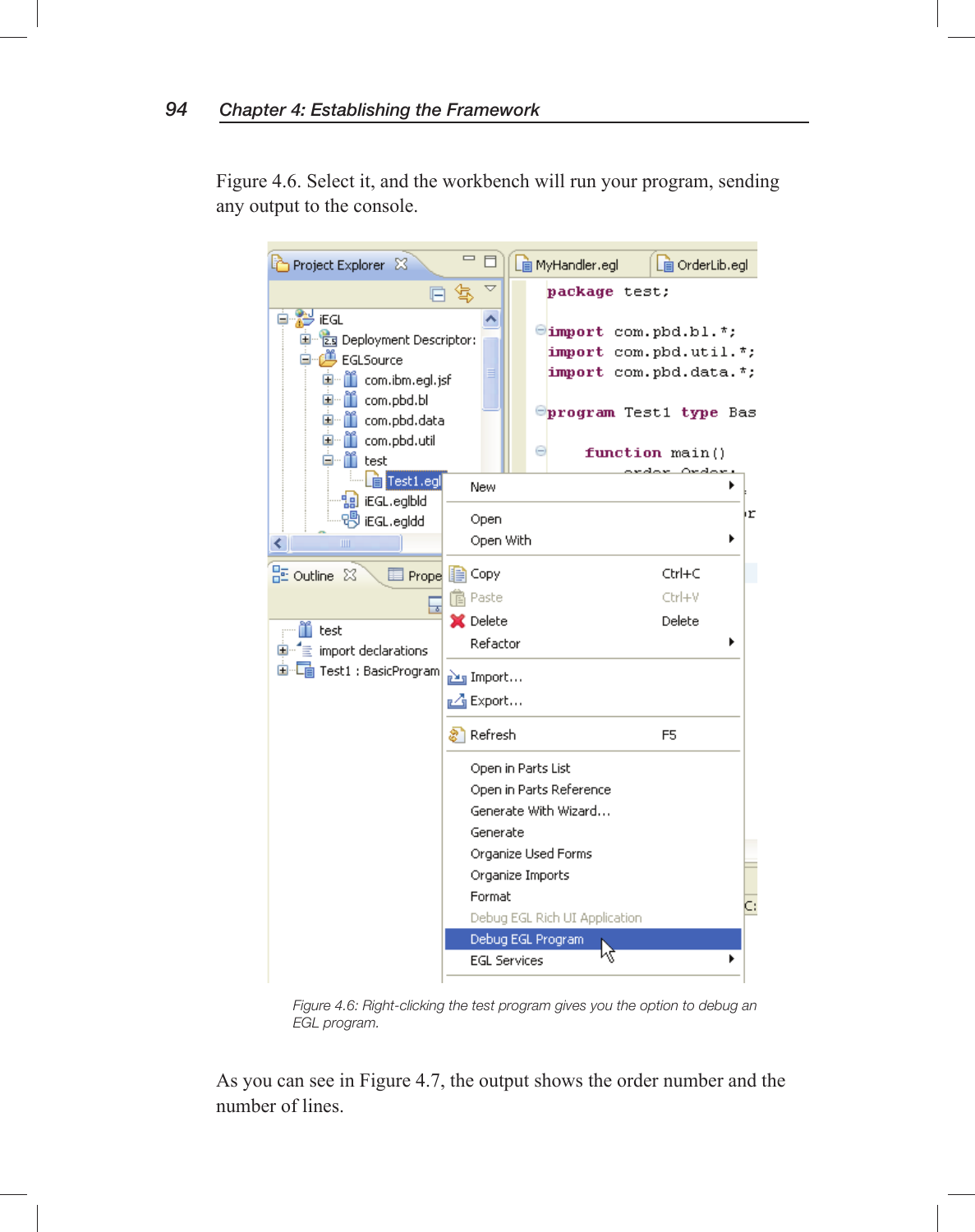

*Figure 4.7: The output of the program is shown here.*

The order number is actually the one passed into the program. If you review the code for the getOrder function, you'll see that I initialize the order number from the input parameter:

**function** getOrder(orderNumber **string in**, order Order **inOut**) **returns** (Error) order = **new** Order { Header = **new** OrderHeader { OrderNumber = orderNumber,

The last line sets the OrderNumber field in the OrderHeader record from the orderNumber parameter on the function.

The number of lines is calculated by getting the size of the Lines array.

# **Summary**

That's all there is to it. Just like that, your program is running, and your library function is tested. What I want you to take away from this chapter is that you don't need a user interface to create your business logic. While at first this seems almost counterintuitive, it's actually the underlying premise of this entire book: your user interface and your business logic should be fundamentally independent of one another.

Achieving complete independence is of course, impossible; your tiers must have some knowledge of one another. But you can strive for it with the only binding between the layers being your messages. In EGL, those messages are Records which are passed between the tiers. By writing your tiers to those Records, they can remain as independent as possible. And as I'll demonstrate throughout the rest of the book, that also means that you can build and evolve your user interface as needed without having to rewrite